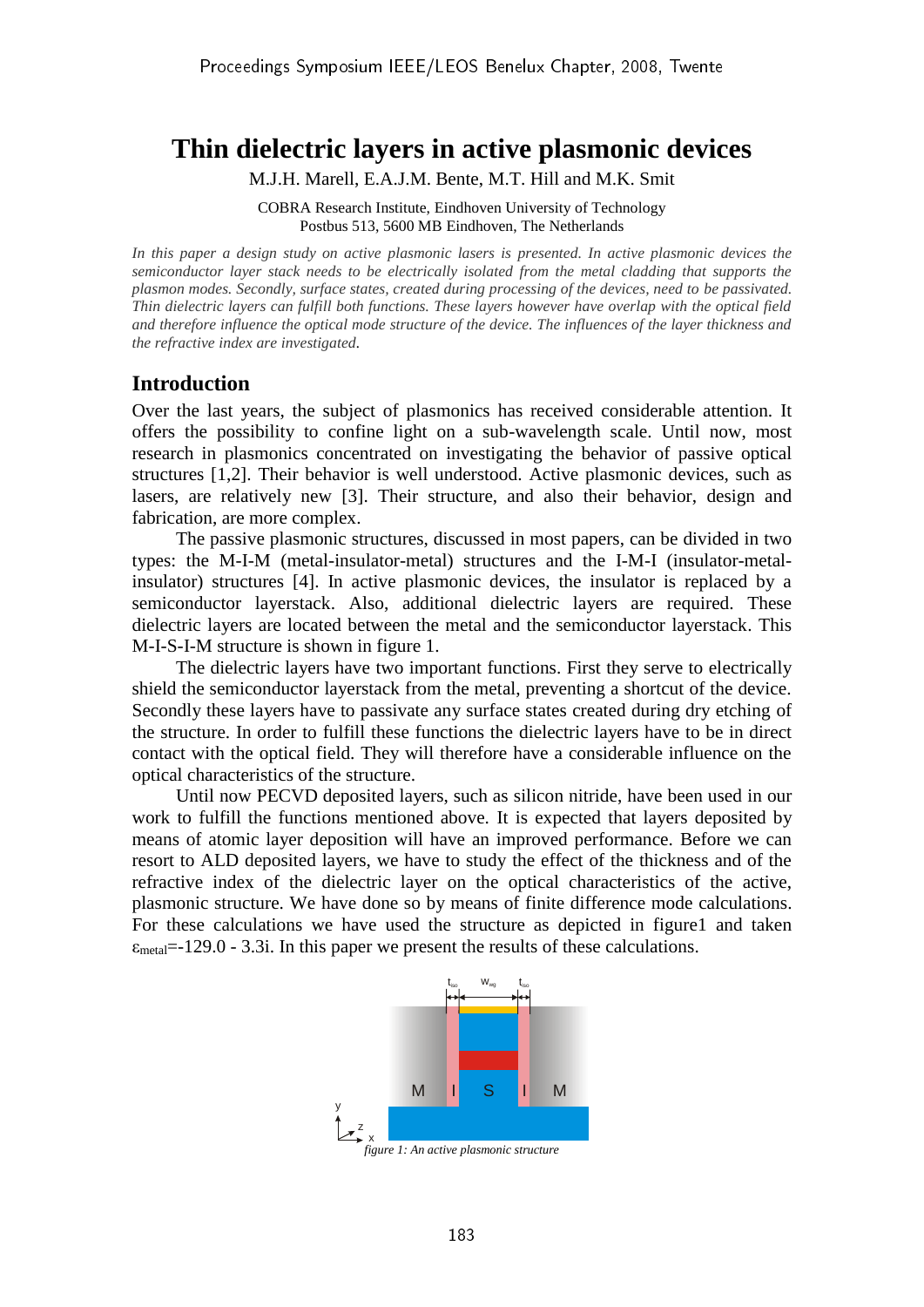### **Layer thickness**

The first parameter under investigation is the thickness of the dielectric layer,  $t_{\text{iso}}$ . Since the layer has to provide sufficient electrical isolation, the thickness of the layer is limited at the lower end by the dielectric strength of the material. The dimension  $w_{we}$  of our plasmonic devices are between 50-300 nm; the thickness of the dielectric layers, t<sub>iso</sub>, is typically an order of magnitude smaller, between 0-20 nm. The refractive index of the dielectric layer is 1.9.

The influence of varying the thickness of the layer and waveguide width on the effective mode index is shown in figure 2. From this figure we can see that as the layer thickness increases, the geometrical dispersion characteristics of the structure change. For example, we can see that for a layer thickness of approximately 10 nm, the effective mode index does not change with waveguide width.



*figure 2: Effective mode index as a function of waveguide width (niso = 1.9)*

#### **Refractive index**

The refractive index of the material used for the dielectric layer partly determines the properties of the optical mode in the plasmonic waveguide. The influence on the effective mode index is presented in figure 3. The different line styles indicate a different  $n_{iso}$ . In these calculations the dielectric layer thickness,  $t_{iso}$ , was 15 nm. By comparison of figures 2 and 3 we can see that changing the refractive index of the layer has a similar effect on the dispersion as changing the thickness of the layer.



*figure 3: Effective mode index as a function of waveguide width (tiso=15 nm)*

It is clear that both the layer thickness and its refractive index have a significant influence on the optical behavior of the structure. Both can be used to achieve the desired dispersion characteristics for the total structure.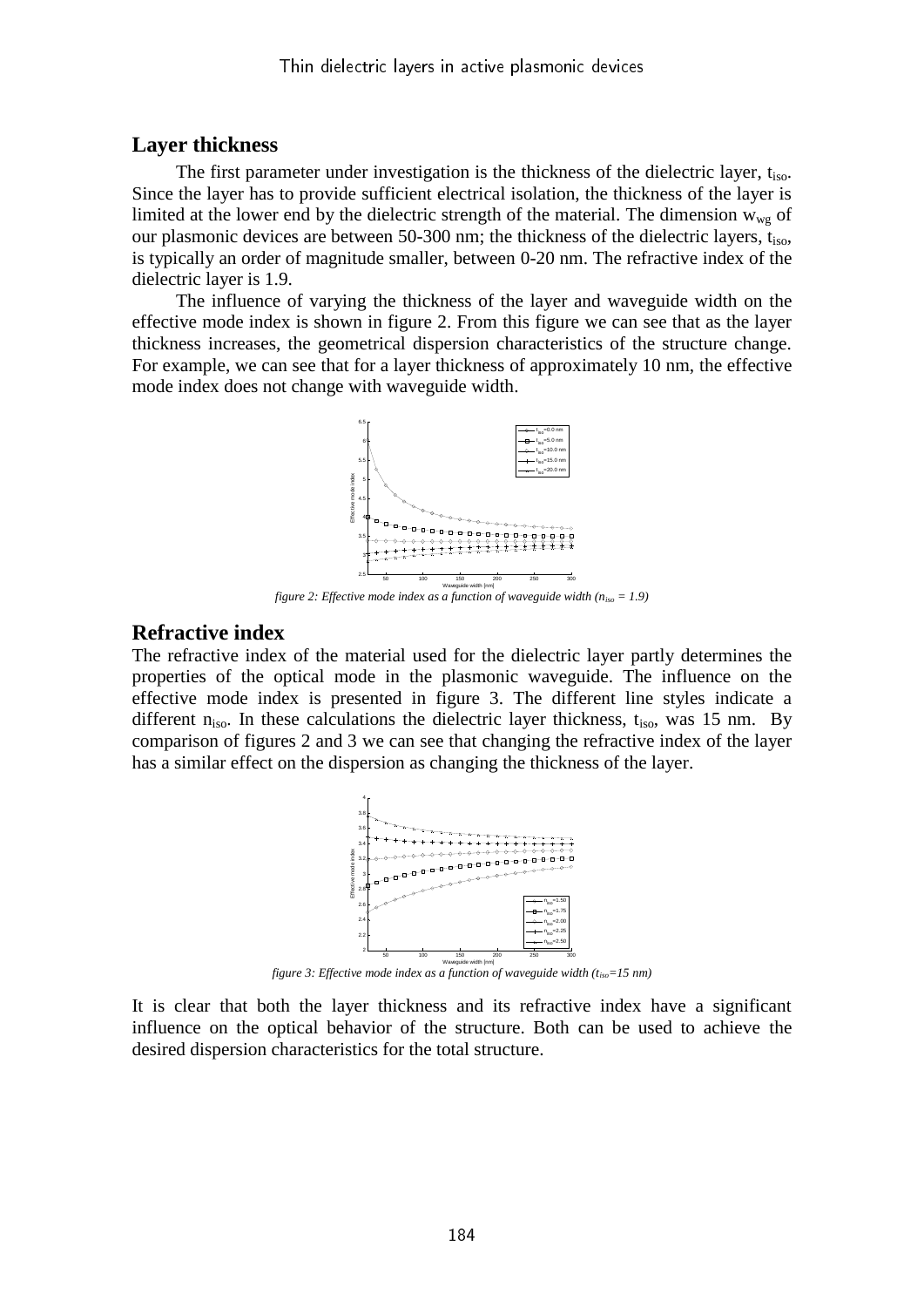# **Confinement and loss**

Loss in plasmonic waveguides limits the propagation distance to several hundreds of micrometers [5, 6]. In these waveguides the biggest part of the optical field is located near the junction with the metal. Good overlap with a gain medium, required for amplification or lasing, is therefore not trivial. In this section we will have a look at the confinement and loss as a function of the thickness and refractive index of the dielectric layer.

In figures 4 and 5 the confinement in the active layer is shown as a function of waveguide width. The different lines in figure 4 and 5 indicate, respectively, the different refractive indices and the different layer thicknesses of the isolation layer. From figure 4 ( $t_{isolation} = 15$  nm) it can be seen that a higher refractive index of the dielectric layer leads to a higher confinement in the active region (the red region in figure 1) of the structure.



*figure 4: Confinement for various nisolation*

*figure 5: Confinement for various tisolation*

In figure 5  $(n<sub>iso</sub>=1.9)$  we can see that if the thickness of the dielectric layer increases, the confinement in the active layer decreases. This is caused by the fact that, due to the interaction with the free electron gas in the metal, the maximum field intensity is located at the interface with the metal. As the layer thickness increases, most of the light will thus be in the dielectric layer. This is demonstrated in figures 6 and 7.





*figure 6: Field distribution, structure with dielectric layers figure 7: Field distribution, structure without dielectric layers*

From figure 5 we can also see that for  $t_{iso} < 0$  nm, an increasing width of the total structure results in a higher confinement in the active region of the structure. This is because the interaction between the free electrons in both metal slabs becomes less as the distance between the slabs grows. Light can still travel along the independent metal interfaces, but the total structure starts behaving more and more like an ordinary, dielectric waveguide.

Finally, the loss of structure has been investigated. Figure 8 shows that for higher refractive indices of the dielectric layer the loss increases. For an increasing refractive